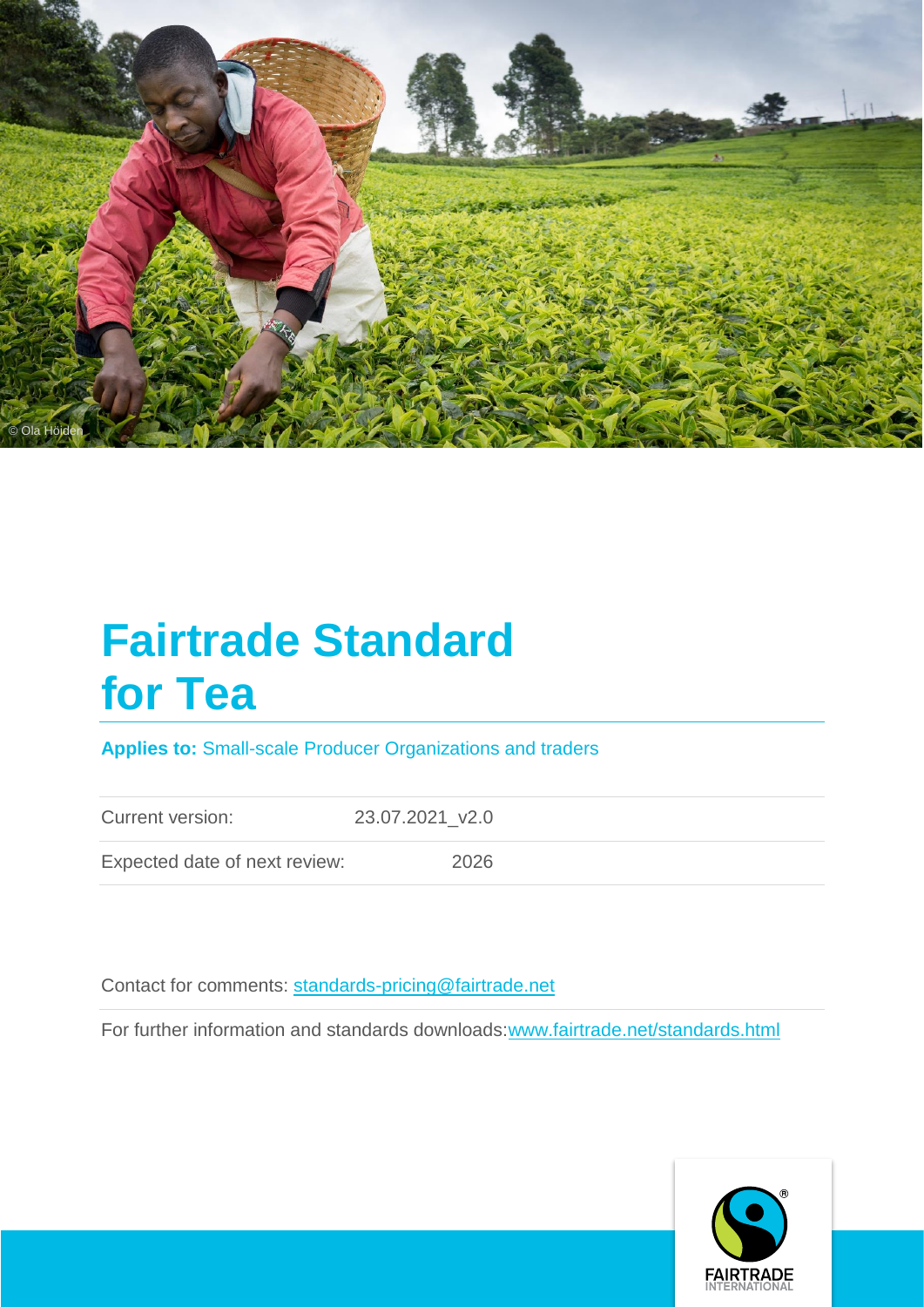

# <span id="page-1-0"></span>**Content**

|                                    | 3              |
|------------------------------------|----------------|
|                                    |                |
|                                    | 3              |
|                                    | 3              |
|                                    |                |
|                                    |                |
|                                    |                |
|                                    |                |
|                                    |                |
|                                    |                |
|                                    |                |
|                                    |                |
| 3. Production <b>Analysis 1996</b> |                |
|                                    |                |
|                                    | 6              |
|                                    | $\overline{7}$ |
| 4.3 Pre-finance                    |                |
|                                    |                |
|                                    |                |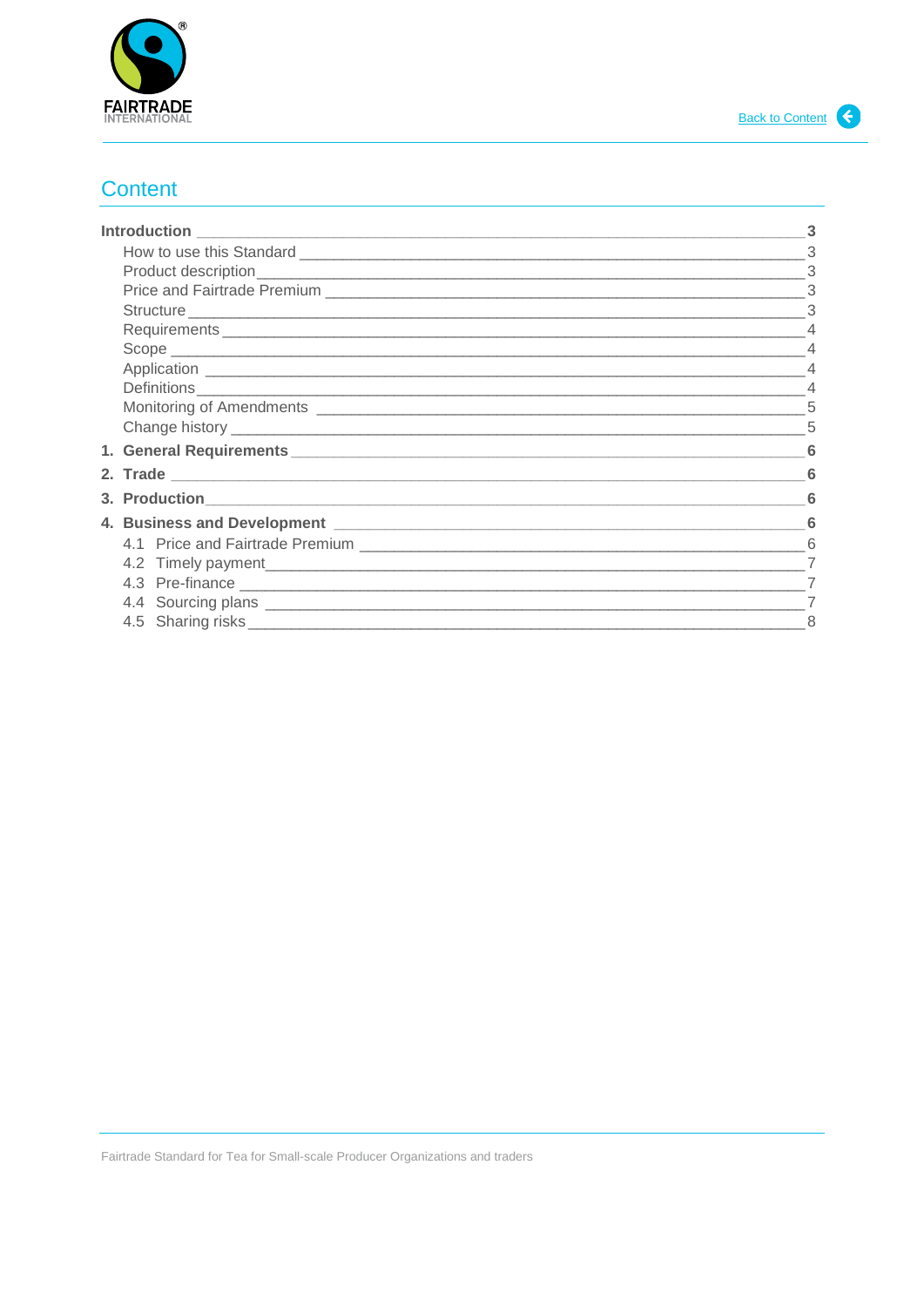

# <span id="page-2-0"></span>**Introduction**

## <span id="page-2-1"></span>**How to use this Standard**

The Fairtrade Standard for Tea covers the requirements which are specific to tea small scale producer organizations and traders.

Fairtrade tea producers must comply both with the Fairtrade Standard for Small-scale Producer Organizations and the Fairtrade Standard for Tea. For producers this standard complements, and should be read together with, the [Fairtrade Standard for Small-scale Producer Organizations](https://files.fairtrade.net/SPO_EN.pdf)**.**

Fairtrade tea traders must comply with both the [Fairtrade Trader Standard](https://files.fairtrade.net/standards/TS_EN.pdf) and Fairtrade Standard for Tea. For traders this standard complements, and should be read together with, the Fairtrade Trader Standard.

In cases where this standard differs from the Fairtrade Standard for Small-scale Producer Organizations or the Fairtrade Trader Standard on the same topic, the requirements presented in this standard apply.

# <span id="page-2-2"></span>**Product description**

This Standard covers the purchase and sale of tea and instant tea from the *Camellia* plant.

This standard also covers secondary products and their derivatives. A secondary product can be a byproduct, a co-product or a residue produced in the country of origin.

The definition of secondary products is included in the [Fairtrade Trader Standard.](http://www.fairtrade.net/fileadmin/user_upload/content/2009/standards/documents/generic-standards/TS_EN.pdf) An explanatory note for secondary products and a non-exhaustive list of products fitting in the secondary products definition is available on the [Fairtrade International website.](http://www.fairtrade.net/standards/our-standards/hired-labour-standards.html)

## <span id="page-2-3"></span>**Price and Fairtrade Premium**

Fairtrade Minimum Prices (FMP) and Premium levels for Fairtrade products are [published separately](https://www.fairtrade.net/standard/minimum-price-info) to the product Standards.

There are no Fairtrade Minimum Prices defined for secondary products and their derivatives. Sellers of the product and its next buyers negotiate prices for secondary products and their derivatives. A default Fairtrade premium of 15% of the negotiated price is paid in addition.

## <span id="page-2-4"></span>**Structure**

The Fairtrade Standard for Tea has four chapters: General Requirements, Trade, Production and Business and Development.

In each chapter and section of the standard you will find:

- The intent and scope which introduces and describes the objective and defines the scope of application of that chapter or section;
- The requirements which specify the rules that you must adhere to. You will be audited according to these requirements; and
- The guidance provided to help you to interpret the requirements. The guidance offers best practices, suggestions and examples of how to comply with the requirement. It also gives you further explanation on the requirement with the rationale and/or intention behind the requirement. You will not be audited against guidance.

Fairtrade Standard for Tea for Small-scale Producer Organizations and traders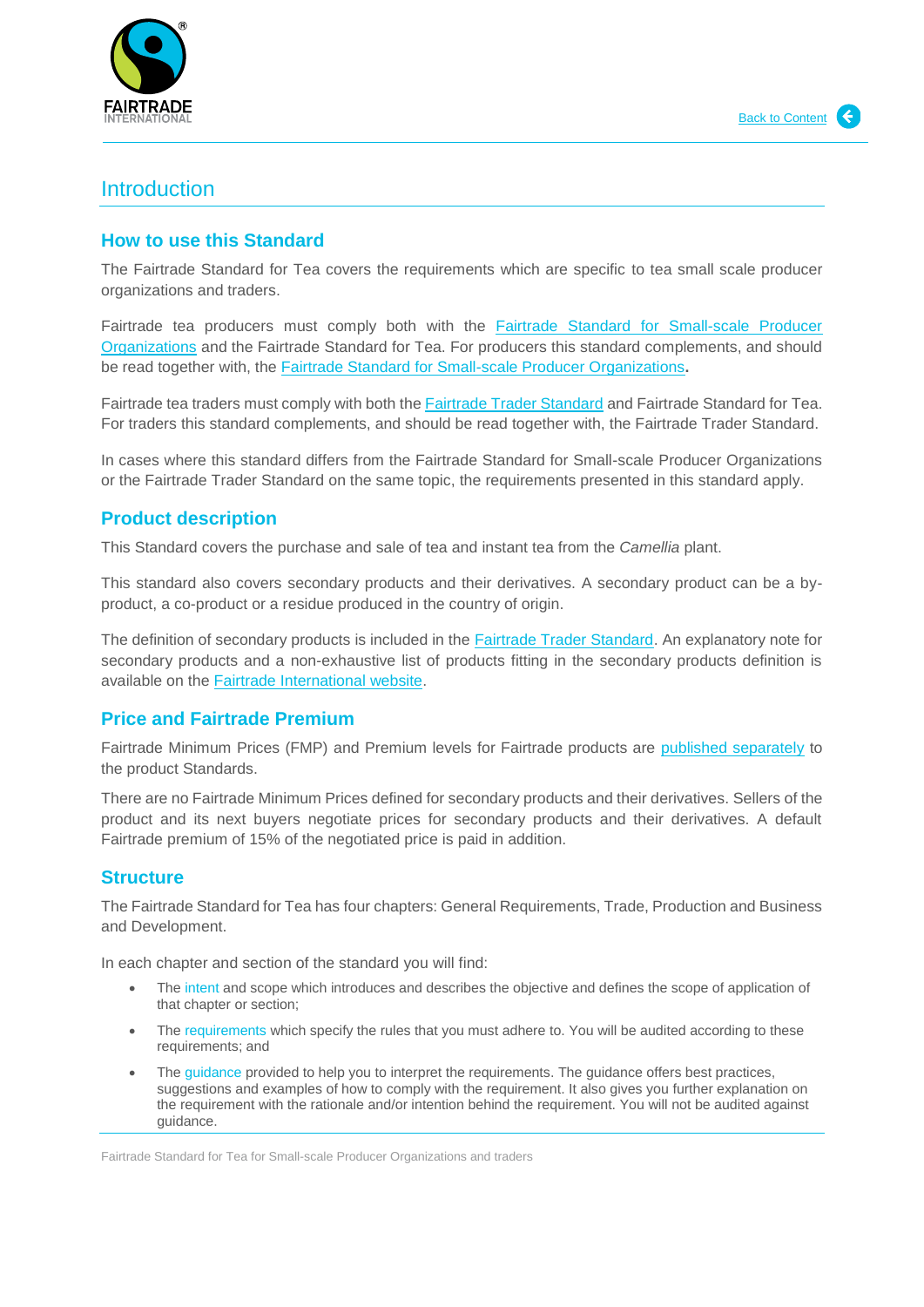

## <span id="page-3-0"></span>**Requirements**

In this standard you will find one type of requirement:

 Core requirements which reflect Fairtrade principles and must be complied with. These are indicated with the term 'Core' found in the column on the left throughout the standard.

## <span id="page-3-1"></span>**Scope**

This standard applies to all Fairtrade tea producer organizations and all companies that buy and sell Fairtrade tea. All operators taking ownership of Fairtrade certified products and/or handling the Price and Fairtrade Premium are audited and certified.

**For tea from the** *Camellia* **plant from India, the geographical regions are defined as follows:**

**'North India'** refers to teas grown in Assam, West Bengal, Tripura, Bihar, Uttaranchal, Himachal Pradesh, Manipur, Sikkim, Arunachal Pradesh, Nagaland, Meghalaya, Mizoram, Orissa states, with the exception of Darjeeling teas.

**'South India'** refers to teas grown in Kerala, Tamil Nadu and Karnataka states, with the exception of Nilgiri teas.

**'Nilgiri'** refers to teas of that name, grown in the Nilgiris mountains of Kerala and Tamil Nadu at altitudes broadly ranging between 1000-2500m.

Different requirements apply to different companies depending on their role in the supply chain. You can find if a requirement is applicable to you in the column "**Applies to**".

# <span id="page-3-2"></span>**Application**

This version of the Fairtrade Standard for Tea was published on 23.07.2021 and is applicable from 1 April 2022. This version supersedes all previous versions and includes new and changed requirements. New requirements are identified in this Standard by the word "**NEW 2022**". The guidance of various requirements was also revised; details about these changes can be found in the [main changes](https://www.fairtrade.net/standard/spo-tea) document

Organizations that start their certification on or after the 1 April 2022 will need to comply with all applicable requirements following their regular certification cycle.

# <span id="page-3-3"></span>**Definitions**

Crush, tear, curl (CTC) is a method of processing tea in which the leaves are passed through a series of cylindrical rollers with hundreds of sharp teeth that crush, tear, and curl the tea into small, hard pellets. CTC grades are: Broken, Fannings and Dust.

Exporter: is an organization that buys, sells and/or manufactures/processes the tea in the country of origin. In Fairtrade tea supply chain an exporter may act as Fairtrade price and premium conveyor.

Orthodox tea refers to loose-leaf tea that is produced using traditional (or orthodox) methods of tea production, which involve plucking, withering, rolling, oxidation/fermentation and drying. Orthodox grades are: Whole leafs, Broken, Fannings and Dust.

Fairtrade Standard for Tea for Small-scale Producer Organizations and traders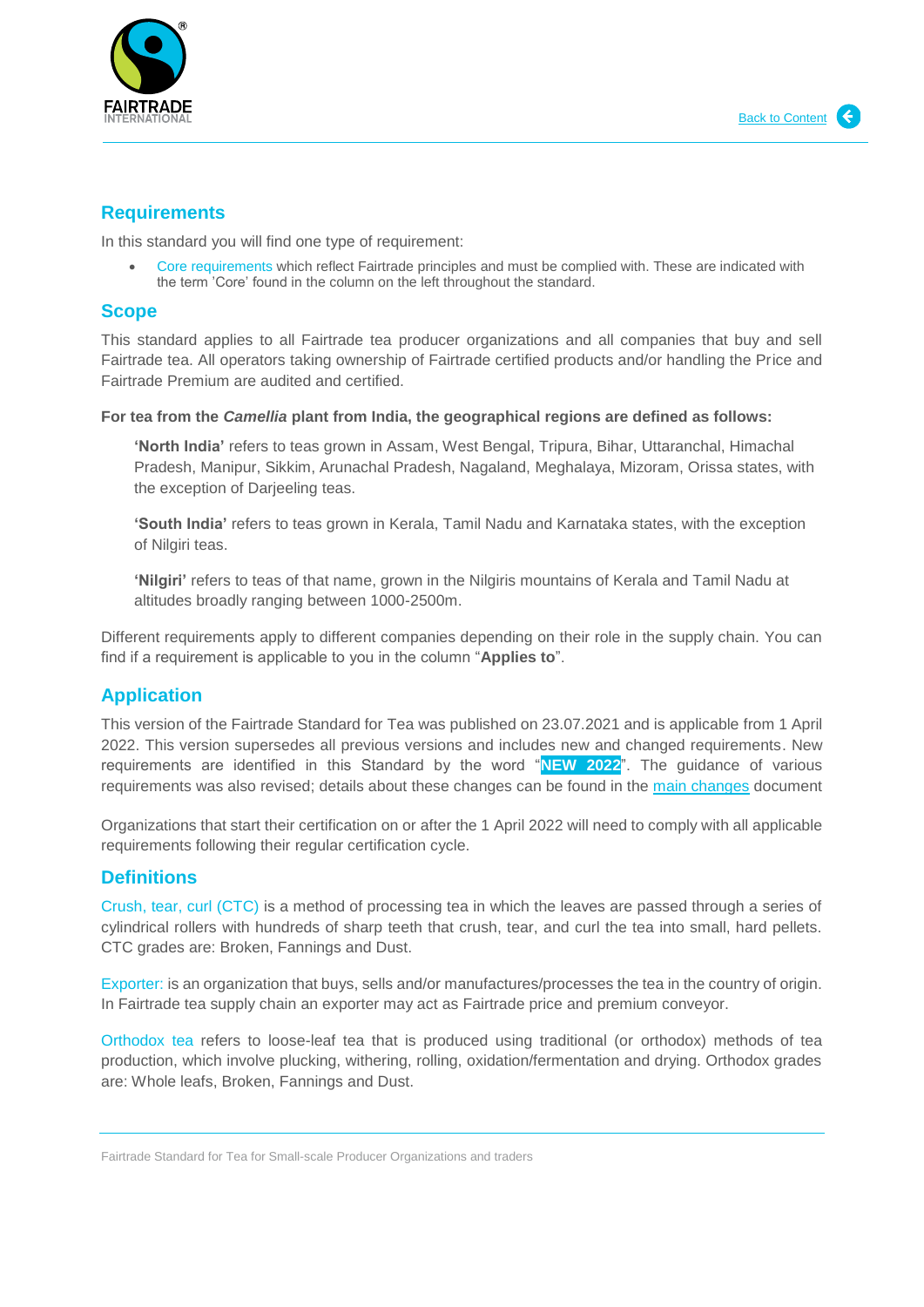

Retro-certification occurs when a Fairtrade payer buys tea from a Fairtrade producer or exporter under ordinary, conventional market conditions (non-Fairtrade), and at a later stage converts it into a Fairtrade product.

For a comprehensive list of definitions see the **Fairtrade Standard for Small-scale Producer Organizations** and the [Fairtrade Trader Standard.](http://www.fairtrade.net/fileadmin/user_upload/content/2009/standards/documents/generic-standards/TS_EN.pdf)

## <span id="page-4-0"></span>**Monitoring of Amendments**

Fairtrade International reserves the right to amend Fairtrade Standards in accordance with Fairtrade International's Standard Operating Procedures [\(www.fairtrade.net/setting\\_the\\_standards.html\)](https://www.fairtrade.net/setting_the_standards.html). Requirements of Fairtrade Standards may be added, deleted, or otherwise modified. Those who have to meet Fairtrade Standards are required to monitor pending and finalized revisions on Fairtrade International's website.

Fairtrade Certification ensures the compliance with Fairtrade Standards. Revision of Fairtrade Standards may lead to a change in the requirements of Fairtrade Certification. Those who wish to be certified or have already undergone certification are required to monitor pending and finalized certification policies and compliance criteria on the certification body's website [www.flo-cert.net.](https://www.flo-cert.net/)

# <span id="page-4-1"></span>**Change history**

| Version number  | Date of publication | Changes                                                                                                                                                                     |
|-----------------|---------------------|-----------------------------------------------------------------------------------------------------------------------------------------------------------------------------|
| 23.07.2021 v2.0 | 23.07.2021          | Full review of the standard, alignment with the Small-scale<br>Producer Organization and Trader Standard.                                                                   |
|                 |                     | New requirements added on purchase and sale of green tea<br>leaves and records-keeping of retro-certified volumes by<br>exporter. Requirement on pre-finance is deleted.    |
|                 |                     | Addition of definition section, simplification of wording,<br>reorganization of requirements, deletion of redundancies,<br>added or improved guidance, new standard design. |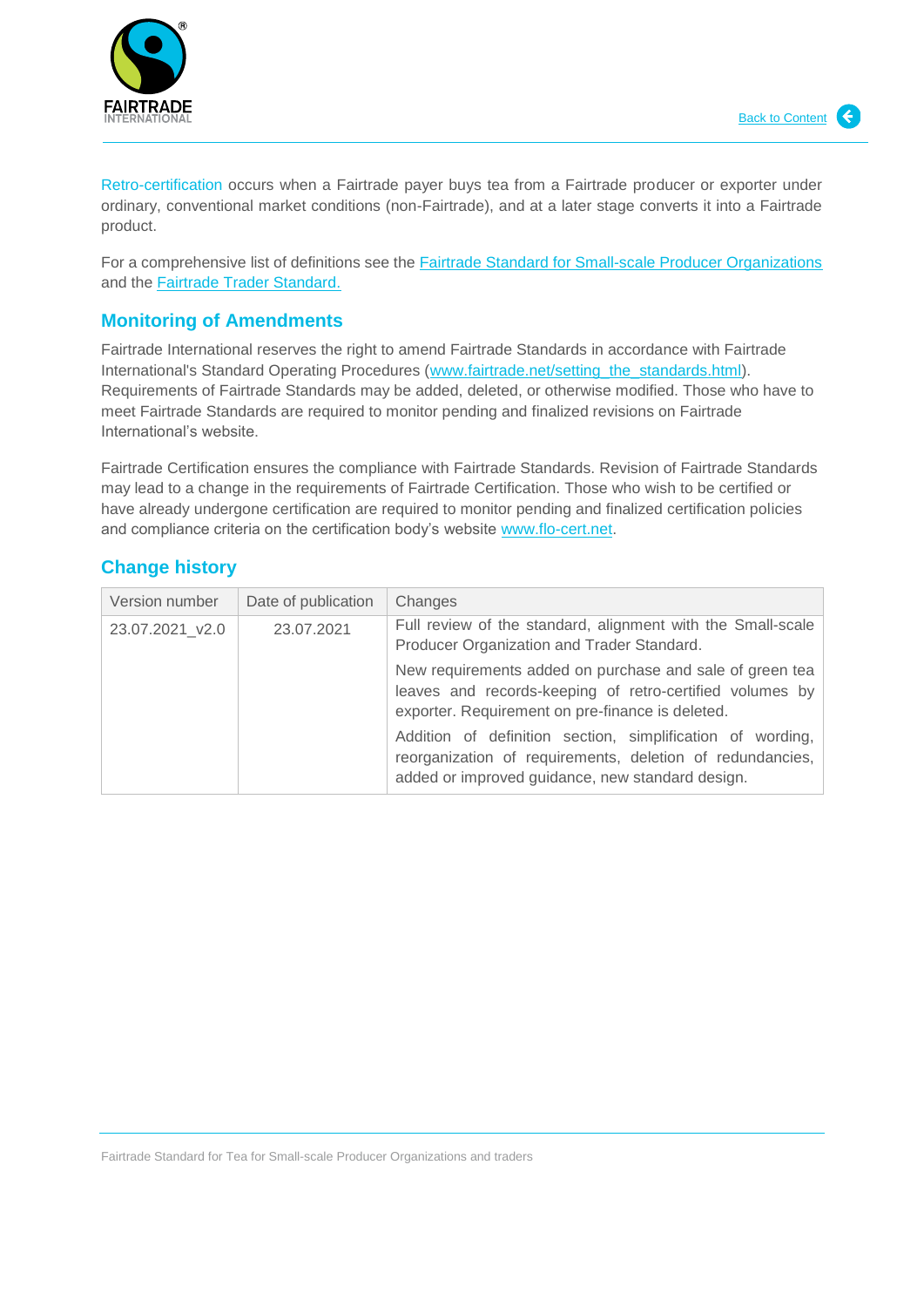



# <span id="page-5-0"></span>**1. General Requirements**

There are no additional requirements.

# <span id="page-5-1"></span>**2. Trade**

There are no additional requirements.

# <span id="page-5-2"></span>**3. Production**

There are no additional requirements.

# <span id="page-5-3"></span>**4. Business and Development**

**Intent and scope:** To ensure that Fairtrade transactions are carried out under transparent and fair conditions, in a way that lays the foundations for producer empowerment and development.

# <span id="page-5-4"></span>**4.1Price and Fairtrade Premium**

Fairtrade Minimum Prices and Fairtrade Premium levels for Fairtrade products are published separately to the product standards.

#### **4.1.1 Fairtrade minimum price and premium for instant tea**

| <b>Applies to: Fairtrade payers and conveyors</b> |                                                                                                                         |
|---------------------------------------------------|-------------------------------------------------------------------------------------------------------------------------|
| Core                                              | You clearly indicate 'Instant Tea'/'Organic Instant Tea' as applicable on sales invoices and                            |
| Year 0                                            | detail the Commercial price and the Fairtrade premium as separate items for the purpose of<br>clarity and transparency. |

Fairtrade Standard for Tea for Small-scale Producer Organizations and traders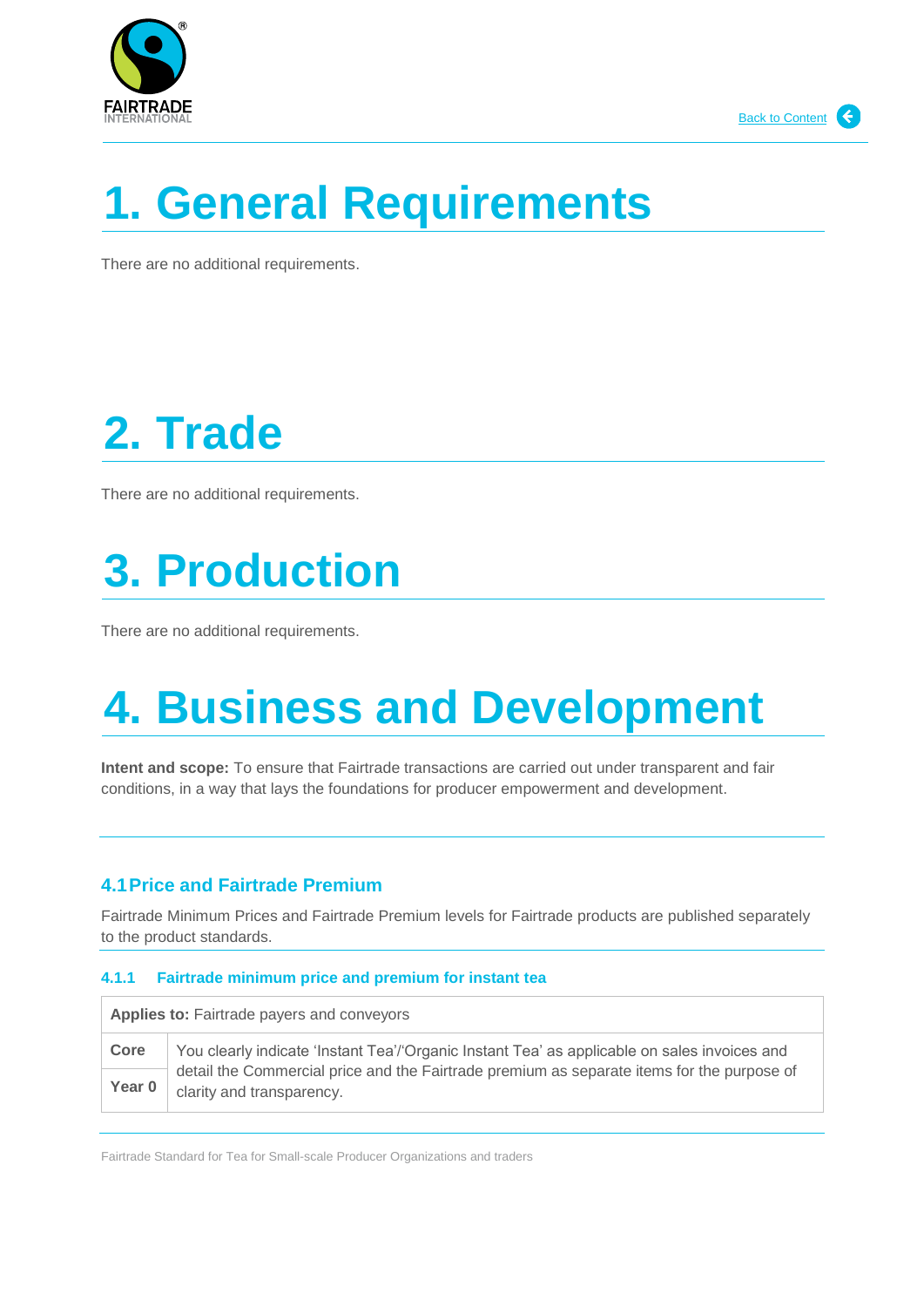



**Guidance:** The beneficiaries of the Instant tea Fairtrade premium are the made tea certified producers. Fairtrade Instant Tea has no Fairtrade Minimum Price; it receives the negotiated commercial price. Conventional instant tea receives a Fairtrade Premium of 15% of the commercial price. Organic instant tea receives a Fairtrade Premium of 10% of the commercial price.

# <span id="page-6-0"></span>**4.2Timely payment**

#### **4.2.1 Timely payments of price and Premium**

Applies to: Fairtrade payers **Core** You pay the producer no later than 30 days after receipt of standard industry documents transferring ownership. You present the documents that are stipulated in the contract and customary in the tea trade.

#### **4.2.2 Timely transfer of price and Premium**

| <b>Applies to: Fairtrade conveyors</b> |      |                                                                                                      |
|----------------------------------------|------|------------------------------------------------------------------------------------------------------|
|                                        | Core | You pay the producer no later than 15 days after receipt of the payment from the Fairtrade<br>payer. |

#### **4.2.1 Payment flexibility**

| <b>Applies to: Fairtrade payers and conveyors</b> |                                                                                               |
|---------------------------------------------------|-----------------------------------------------------------------------------------------------|
| Core                                              | Upon producer agreement, payment of the Fairtrade Premium can be made by the end of the       |
| Year 0                                            | following month after receipt of the invoice or confirmation of Retro Advice Note (see 4.5.2) |

## <span id="page-6-1"></span>**4.3Pre-finance**

There are no additional requirements

# <span id="page-6-2"></span>**4.4Sourcing plans**

### **4.4.1 Sourcing plans**

| <b>Applies to: Fairtrade payers and conveyors</b> |                                                                                                                                      |
|---------------------------------------------------|--------------------------------------------------------------------------------------------------------------------------------------|
| Core                                              | You provide sourcing plans for at least a quarterly period. Sourcing plans are renewed a<br>minimum of two weeks before they expire. |

Fairtrade Standard for Tea for Small-scale Producer Organizations and traders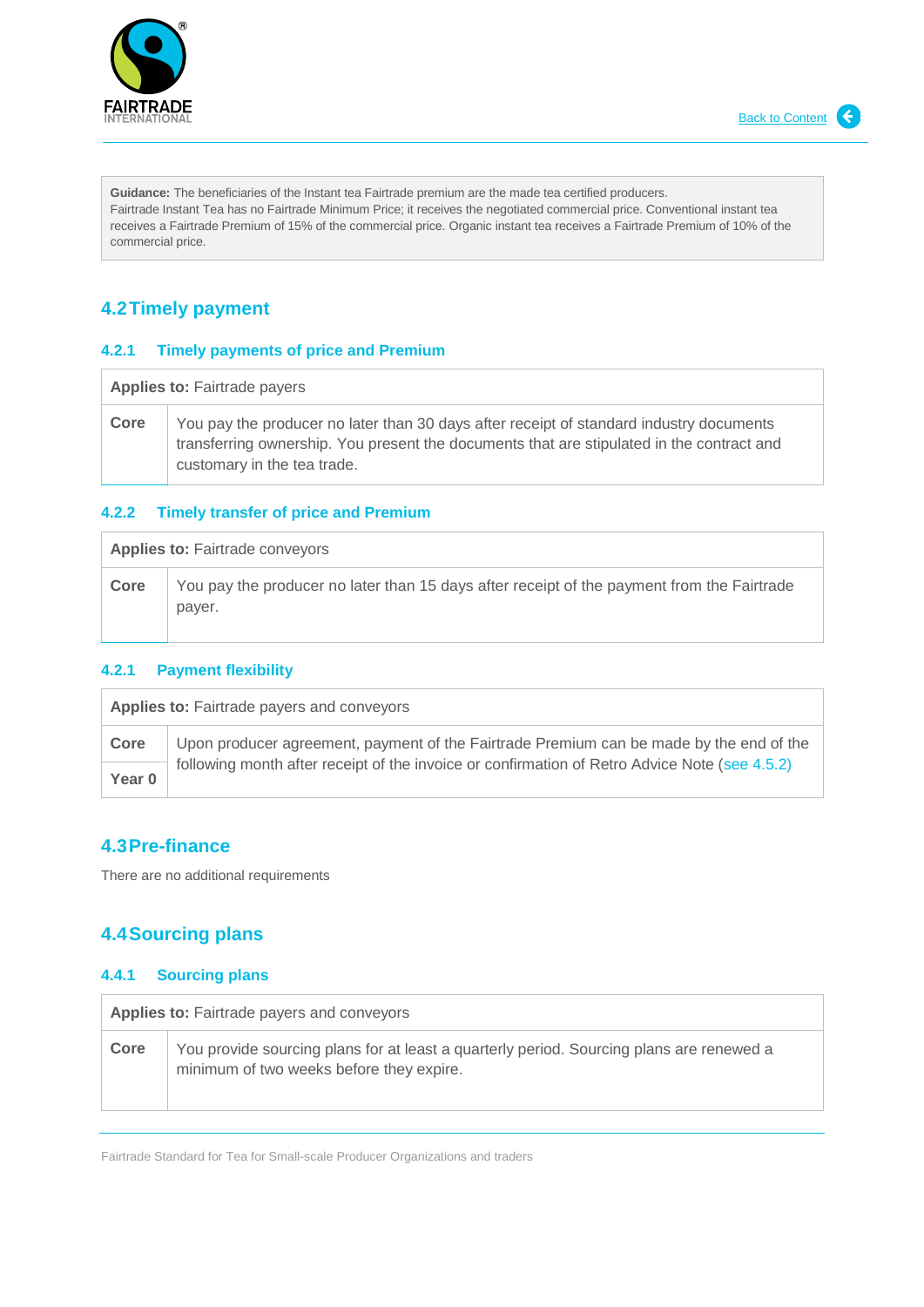

Where Fairtrade tea is sold through auctions, such sales shall be subject to conditions supporting greater transparency, better communication and faster payment of the Fairtrade Premium and Fairtrade Minimum Price where this applies. You achieve this through the application of the following conditions

- as the buyer you communicate to the producer your intention to buy at auction using a Quarterly Sourcing Plan;
- within one week of the auction you as a buyer communicate comprehensive information relating to the sale to the producer, including an indication of all outstanding Fairtrade-related payments;
- on a regular quarterly basis you make all outstanding Fairtrade-related payments.

You declare purchases of tea as Fairtrade at the time of purchase, or by exception you retrocertify (as per requirements 4.5.1, 4.5.2).

### **4.4.2 NEW 2022 Purchase and sale of green tea leaves**

| Applies to: All traders buying and processing green leaves |                                                                                                                                                                                                                                                                                                                                                                                                                                                          |  |
|------------------------------------------------------------|----------------------------------------------------------------------------------------------------------------------------------------------------------------------------------------------------------------------------------------------------------------------------------------------------------------------------------------------------------------------------------------------------------------------------------------------------------|--|
| Core                                                       | If you buy green tea leaves, you buy as Fairtrade eligible to process and sell as Fairtrade,<br>provided that the conditions below are met:                                                                                                                                                                                                                                                                                                              |  |
| Year <sub>0</sub>                                          |                                                                                                                                                                                                                                                                                                                                                                                                                                                          |  |
|                                                            | Fairtrade eligible means green leaves were produced as Fairtrade                                                                                                                                                                                                                                                                                                                                                                                         |  |
|                                                            | You act as price and / or premium conveyor, the entity buying tea from you acts as a<br>Fairtrade minimum price and premium payer and this arrangement is outlined in the<br>contract between you and producer.                                                                                                                                                                                                                                          |  |
|                                                            | - You purchase the Fairtrade eligible green tea leaves at least at the prevailing market<br>prices and you pay the producer promptly but not later than 7 days from transfer of<br>ownership. Any alternate arrangement can be made provided it is beneficial to the<br>producers and agreed on in a contract.                                                                                                                                           |  |
|                                                            | When the processed/made tea is sold as Fairtrade you inform promptly (within 7<br>days of signing a sales contract with the buyer) each of the supplying producers of<br>the volumes of their Fairtrade eligible green leaves tea sold as Fairtrade                                                                                                                                                                                                      |  |
|                                                            | You pay the producer price differential (if applicable) and the Fairtrade Premium no<br>later than 15 days after receipt of payment from payer (see requirement 4.3.4)                                                                                                                                                                                                                                                                                   |  |
|                                                            | When you sell only the percentage of total volume bought as Fairtrade eligible green tea<br>leaves, this percentage is applied to each producer's supplied volume and the Premium and<br>price adjustment (if applicable) are calculated pro rata. If the second buyer (the buyer of<br>processed/made tea) requests in writing for tea from a specific producer, the Fairtrade price<br>adjustment and Premium is to be paid to that specific producer. |  |

# <span id="page-7-0"></span>**4.5Sharing risks**

**Intent and scope**: To ensure that quality issues are dealt with in a transparent and equitable way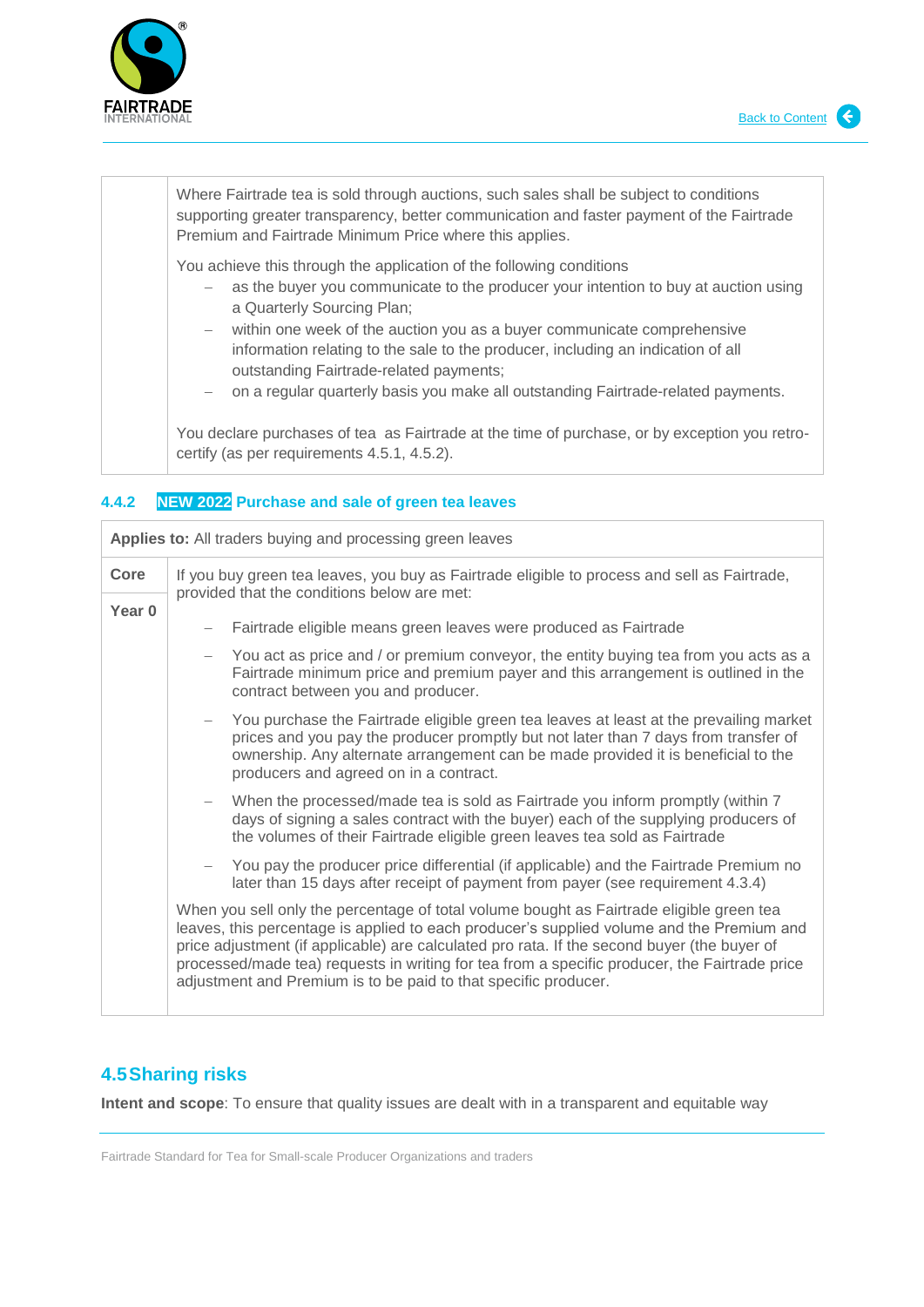

This section also covers any tea processed products and derivatives.

Retro-certification occurs when a buyer buys tea from a Fairtrade certified producer under ordinary conditions (non-Fairtrade) and at a later stage, converts it into a Fairtrade certified product.

Buyers up to date with their Flow of Goods reports, may retro-certify provided that Retro-certification transactions fall within the agreed limits below (see 5.4.1.), the transaction is properly documented (see 5.4.2), and Fairtrade Premiums and any Fairtrade Price adjustments are made in full on due date. Abuse or misuse of Retro-certification will likely result in buyers losing permission to retro-certify.

#### **4.5.1 Retro-certification limits for origins**

**Applies to:** Fairtrade payers and conveyor who retro-certify

**Core** Prior to commencing initial Retro-Certification, you inform the Certifying body of the intent to do so.

**Year 0**

For CTC African teas, buyers may Retro-certify up to 30% of volume purchased on the original invoice from a given Fairtrade certified producer. Teas may be retrospectively declared as Fairtrade up to 3 months after the month of the original purchase invoice.

For Orthodox and non-African CTC teas, buyers may Retro-certify up to 100% of volume purchased on the original invoice from a given Fairtrade certified producer. Teas may be retrospectively declared as Fairtrade up to 6 months after the month of original purchase invoice.

| <b>Applies to:</b> Fairtrade payers and conveyors who retro-certify |                                                                                                                                                                                                                                                                                  |
|---------------------------------------------------------------------|----------------------------------------------------------------------------------------------------------------------------------------------------------------------------------------------------------------------------------------------------------------------------------|
| Core                                                                | Prior to retro-certifying tea, you have sent a signed and coded Retro Advice note to the<br>certified producer to approve the availability of requested volumes.                                                                                                                 |
| Year 0                                                              | The Retro Advice Note includes all required information as outlined in the retro-advice form<br>(see guidance).                                                                                                                                                                  |
|                                                                     | Each Retro Advice Note between two operators must be consecutively numbered, using<br>Trader name and ID /Producer Name and ID/Year/ transaction number (see example in<br>guidance).                                                                                            |
|                                                                     | You quote this code on all documents and Bank Transfers related to the specific retro<br>transaction.                                                                                                                                                                            |
|                                                                     | The date the producer signs the Retro Advice Note is the 'declaration' date on which the<br>Retro-certified volume becomes Fairtrade.<br>You ensure to receive the signed retro-advice note prior to packing or selling the tea as<br>Fairtrade.                                 |
|                                                                     | Due payment of the Fairtrade premium and any price adjustment are as per the tea Standard.<br>If the original invoice price for the Tea was below the applicable Fairtrade minimum price for<br>that country/region you pay the difference along with the due Fairtrade Premium. |

### **4.5.2 Retro Advice Note**